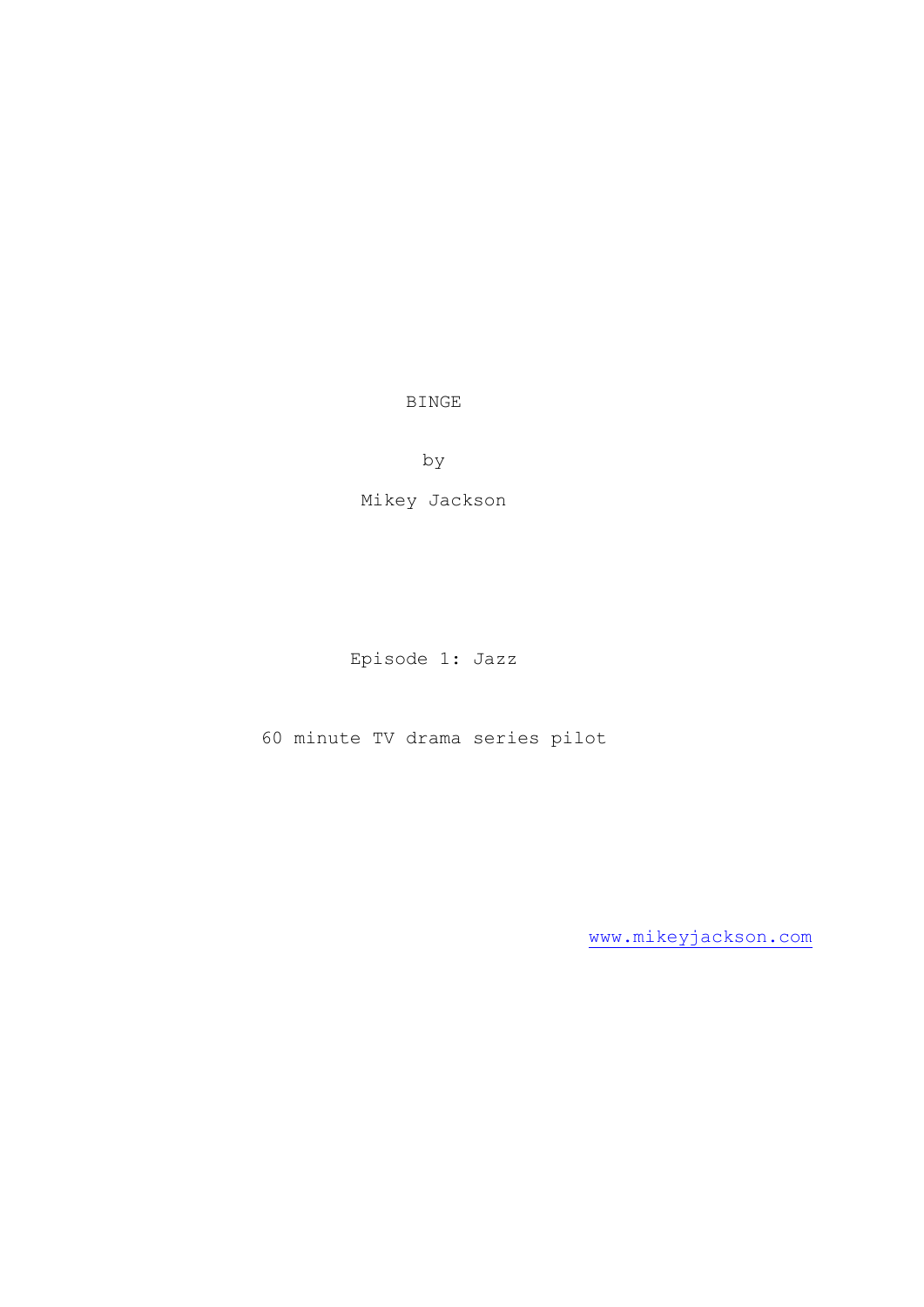#### **INT. NIGHTCLUB – LATE EVENING**

FIVE FRIENDS on parade by the bar, all 20. Girls: JAZZ, FEBRUARY and CHANELLE. Boys: JOSH and GONK. All smiles, having fun, lining up a row of shots.

> JAZZ (V.O.) They call us binge drinkers.

Shots necked in one. Laughter. They know how to party.

JAZZ (V.O.) Yeah, we like a drink. But I don't think people quite understand us.

# **INT. SERVICE STATION SHOP - AFTERNOON**

JAZZ sits bored at the till. Out-of-bed hair, almost gothy makeup, a girl with attitude... yet an essence of vulnerability leaks through the cracks. She gazes out through the paypoint glass, wishing for better things.

> JAZZ (V.O.) We work our tits off. Day after day, week after week, the same old shit. The weekend is our only release from the monotony.

### **INT. NIGHTCLUB – LATE EVENING**

JAZZ, CHANELLE and FEBRUARY on the dance floor. A PRETTY-BOY DICKHEAD, all crisp shirt and gelled hair, catches JAZZ'S eye. Mmm, she likes the look of him.

> JAZZ (V.O.) We get hammered on booze, fucked on weed and get off with strangers. We think we're invincible.

JAZZ and PRETTY-BOY DICKHEAD dance close. Hands wander, lips and tongues say hello to each other.

# **INT. PUB – EARLY EVENING**

JAZZ sits at a table, swigging a bottle of lager.

JAZZ Thing is, time is running out.

BARRY TRENT, journalist, sits opposite, scribbling notes. 41, unfashionable suit, way too sensible haircut, the kind of guy you think still lives with Mummy.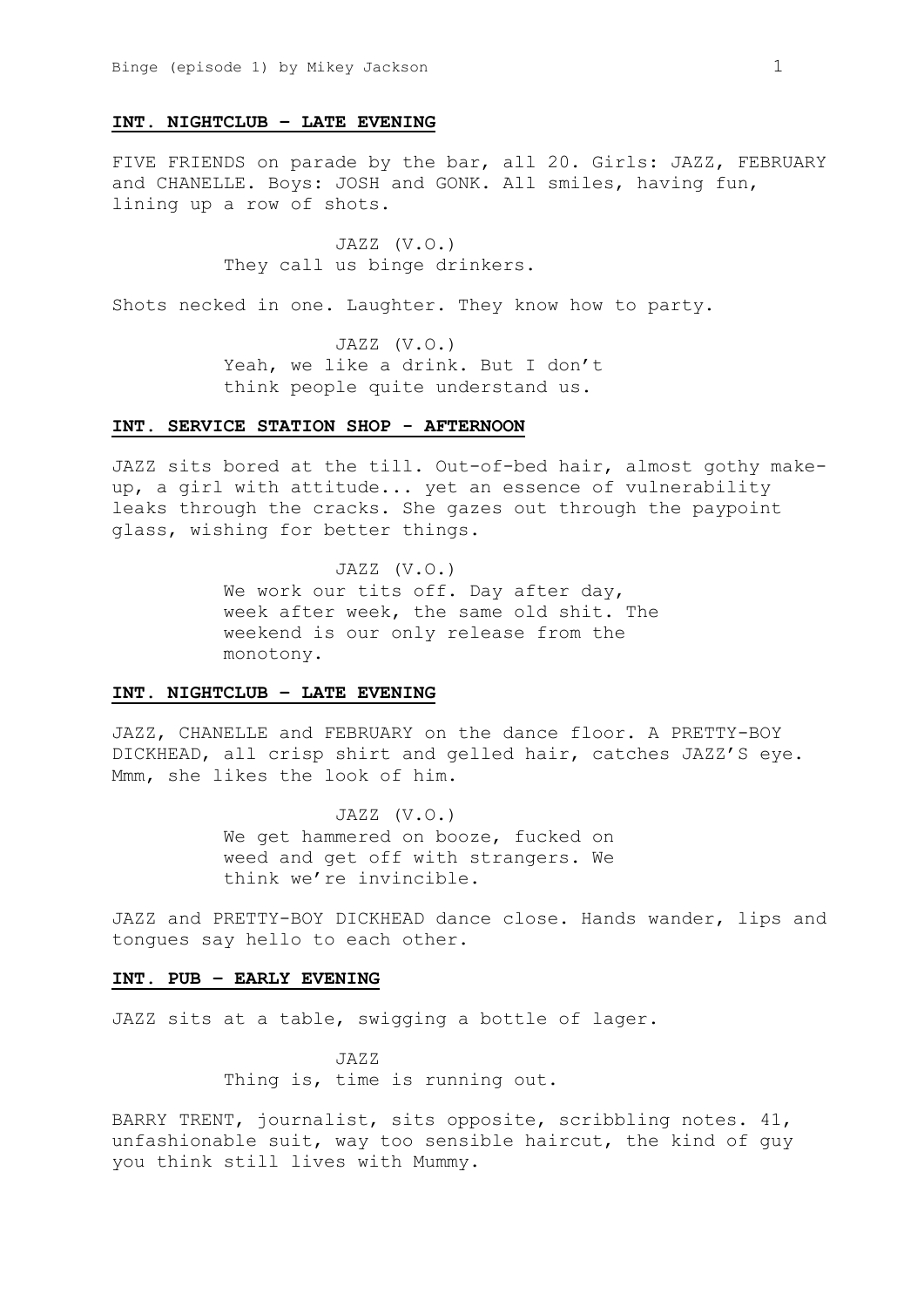JAZZ Which means we've got to cram in as much fun as possible... before it's too late.

## BARRY

But you said you were invincible. Surely that means you've got all the time in the world.

JAZZ Nah. It won't be long... four, maybe five years until we all start thinking about settling down. And that's when all our partying will stop. So all we're doing is making the most of our freedom... while we still can.

JAZZ drains her beer bottle. Plonks it on the table beside three fellow empties.

> JAZZ Same again please.

#### OPENING TITLES.

#### **INT. NIGHTCLUB – LATE EVENING**

JOSH and GONK prop up the bar. GONK, laddish, self-assured. JOSH also thinks of himself as a geezer, but he's more the sensitive soul you wish your daughter would meet.

JOSH pouts over the sight of JAZZ on the dance floor. She's still getting fresh with PRETTY-BOY DICKHEAD.

> JOSH Look at the state of Pretty-boy Dickhead. What is Jazz thinking?

GONK To be fair, Josh, you can't blame the girl for milking her newfound celebrity status.

JOSH Celebrity? She did an interview about binge drinking for the local paper. That hardly makes her world-famous.

GONK Pretty-boy Dickhead don't seem to agree.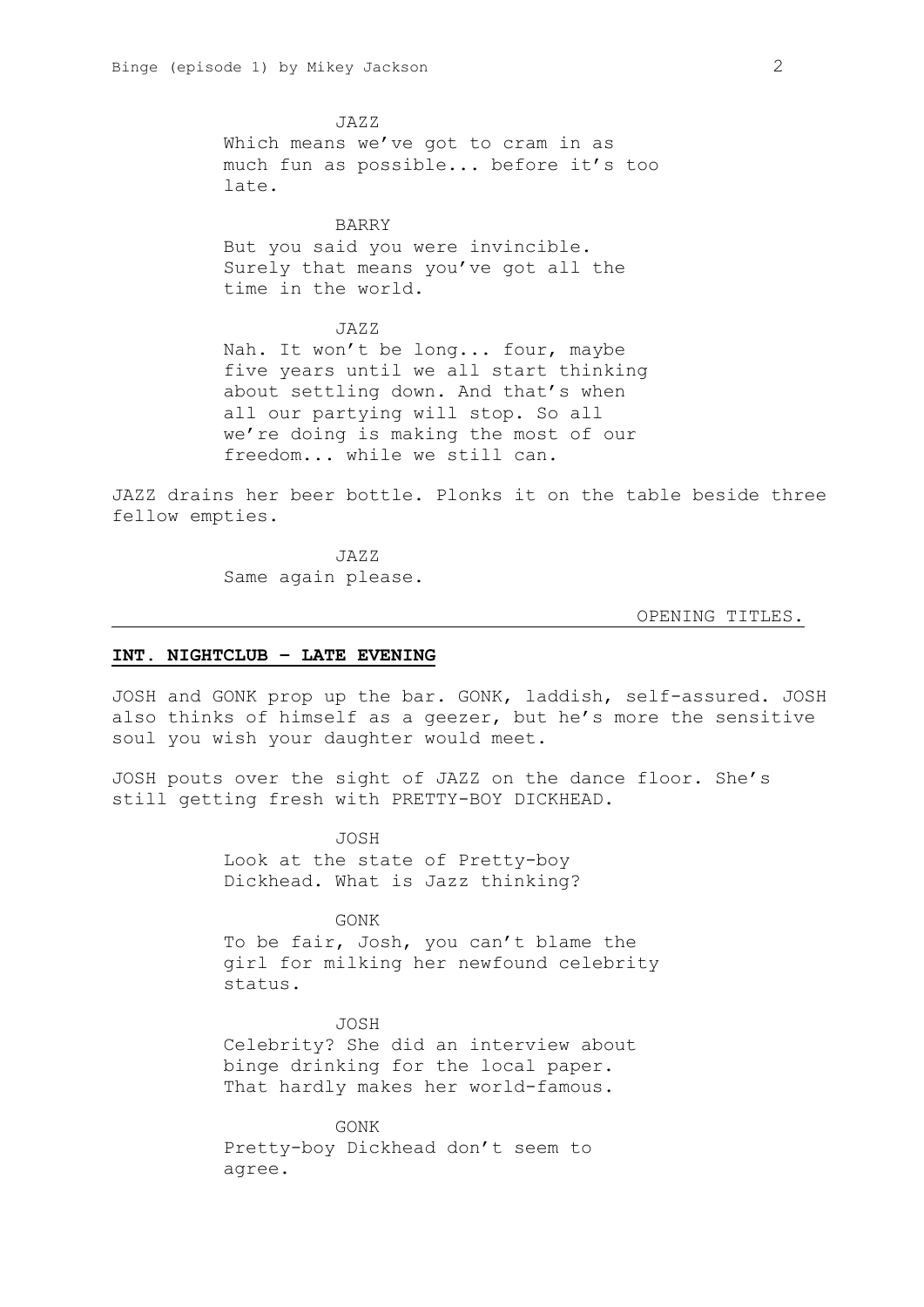JOSH What does she see in him? The twat is a total poser. GONK You sound like you're jealous. JOSH Just looking out for the girl, that's all. GONK lobs him an amused glance. He's worked it out. JOSH What? GONK You fancy her, don't you? Of course he does. But –- JOSH Who, Jazz? Shut up, as if. GONK Oh, mate, you are seriously in denial. JOSH It's not like that. We're just friends. GONK Yeah, right. She might see you as just a mate. But in that dirty little mind of yours, that girl is a bunk-up waiting to happen.

JOSH looks away. Takes a swig of his drink, ruffled.

## **INT. NIGHTCLUB – LADIES' TOILETS – LATE EVENING**

CHANELLE sorts out her lippy in the communal mirror. She's attractive, boasting a lovely size 12 figure (not stick-thin, thank God), all curves in the right places. The noticeably meeker plain-Jane FEBRUARY stands a short distance behind her.

> FEBRUARY Do you realise how many times you've touched up your face tonight?

CHANELLE I need to look glam at all times, babes. You never know when a scout's on the prowl for fresh talent.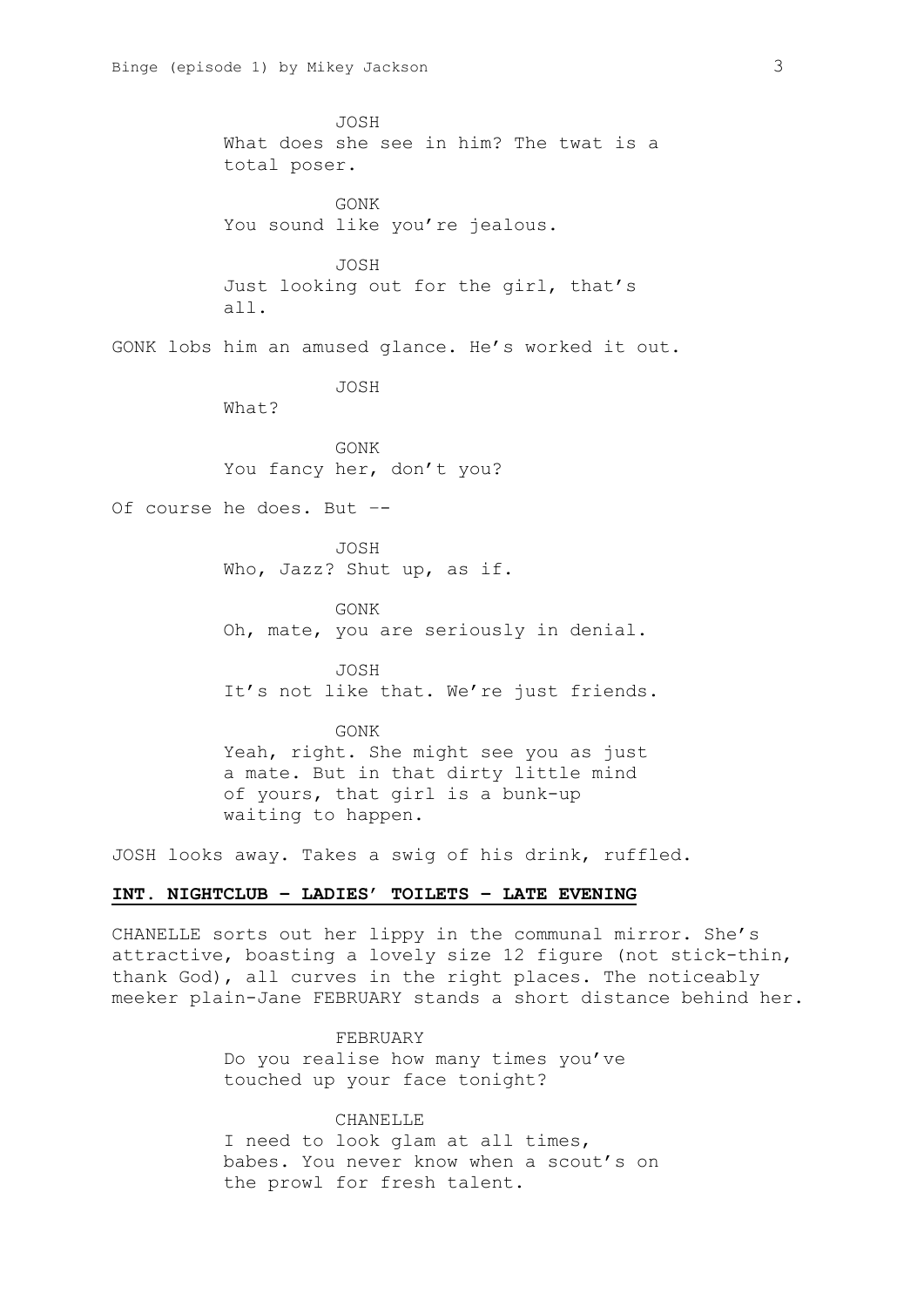## FEBRUARY

In this shithole?

CHANELLE plumps up her breasts in the mirror.

#### CHANELLE

Be prepared, that's what I always say. You seriously think I want to slog it out in that café all my life? That is so not me. Chanelle Hope is destined for the big time.

She twists around, strikes a pose, showing off her cleavage.

# CHANELLE Well? What do you think?

FEBRUARY falters, thrown by the sudden eyeful. Her eyes are fixed on the girl's breasts. She can't take her lookies off the sight. And then we begin to wonder if this girl is closeted. It certainly looks that way.

FEBRUARY then checks herself and aims her eyes instead at her friend's face.

> FEBRUARY Um. Good, good.

CHANELLE Just, "good, good?"

FEBRUARY What else do you expect me to say?

CHANELLE makes a "like, duh" face.

CHANELLE "Chanelle, you've got well delish tits," that's what.

FEBRUARY would love to say that. But she's got no confidence.

FEBRUARY Don't you think that bra's a bit on the tight side?

#### CHANELLE

Oh, Feb, it's two sizes too small. I can hardly breathe, but it's doing wonders for my cleavage. I just hope I don't pass out on the dance floor. That would be, like, well blush.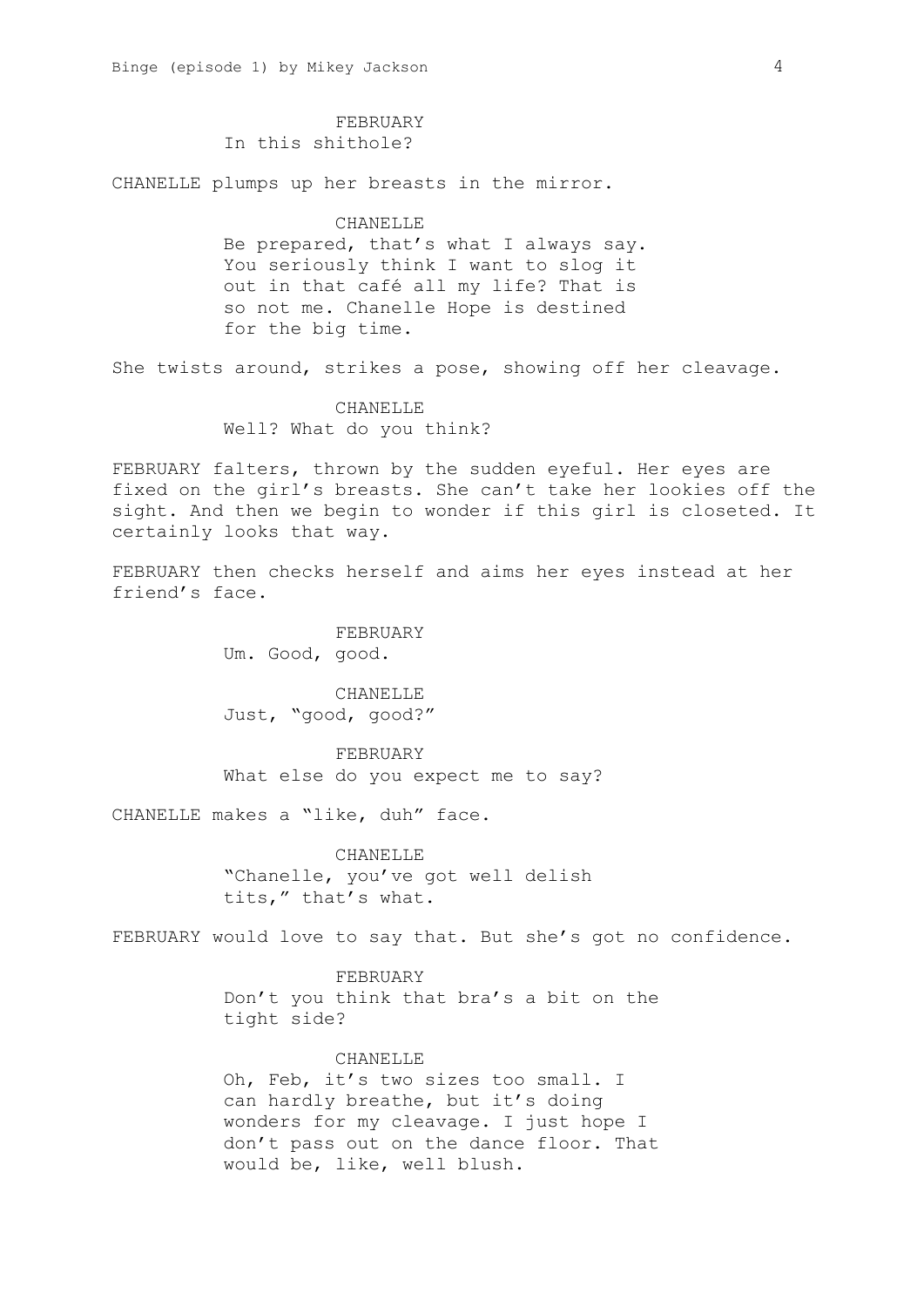## **EXT. CAR PARK NEAR NIGHTCLUB – LATE EVENING**

Weaving through parked cars, a giggling JAZZ leads PRETTY-BOY DICKHEAD by the hand. They halt in a secluded area in front of a ghastly bright green vehicle.

> $JAYZ$ Here will do.

JAZZ whips off her knickers. Her short skirt barely conceals her modesty. PRETTY-BOY DICKHEAD looks unsure.

> PRETTY-BOY DICKHEAD There's people about.

> > JAZZ

So?

He still looks troubled. JAZZ calls out –-

JAZZ Hey, everybody! Look at us! We're just about to have sex!

PRETTY-BOY DICKHEAD

Shhhhh!

JAZZ See? Nobody's taking any notice. Just get yourself sorted.

JAZZ chucks her undies in her handbag while he drops his trousers and fiddles blindly with his wotsit.

> JAZZ What's the matter now?

PRETTY-BOY DICKHEAD Condom won't roll on.

JAZZ You've got it inside out, you dick. Here. Let me do it.

She takes the helm. PRETTY-BOY DICKHEAD reddens, foolish, but he's loving her fingerwork.

JAZZ turns around and bends over, placing both palms flat upon the bonnet of the car.

> JAZZ Hurry up and do the business before I change my mind.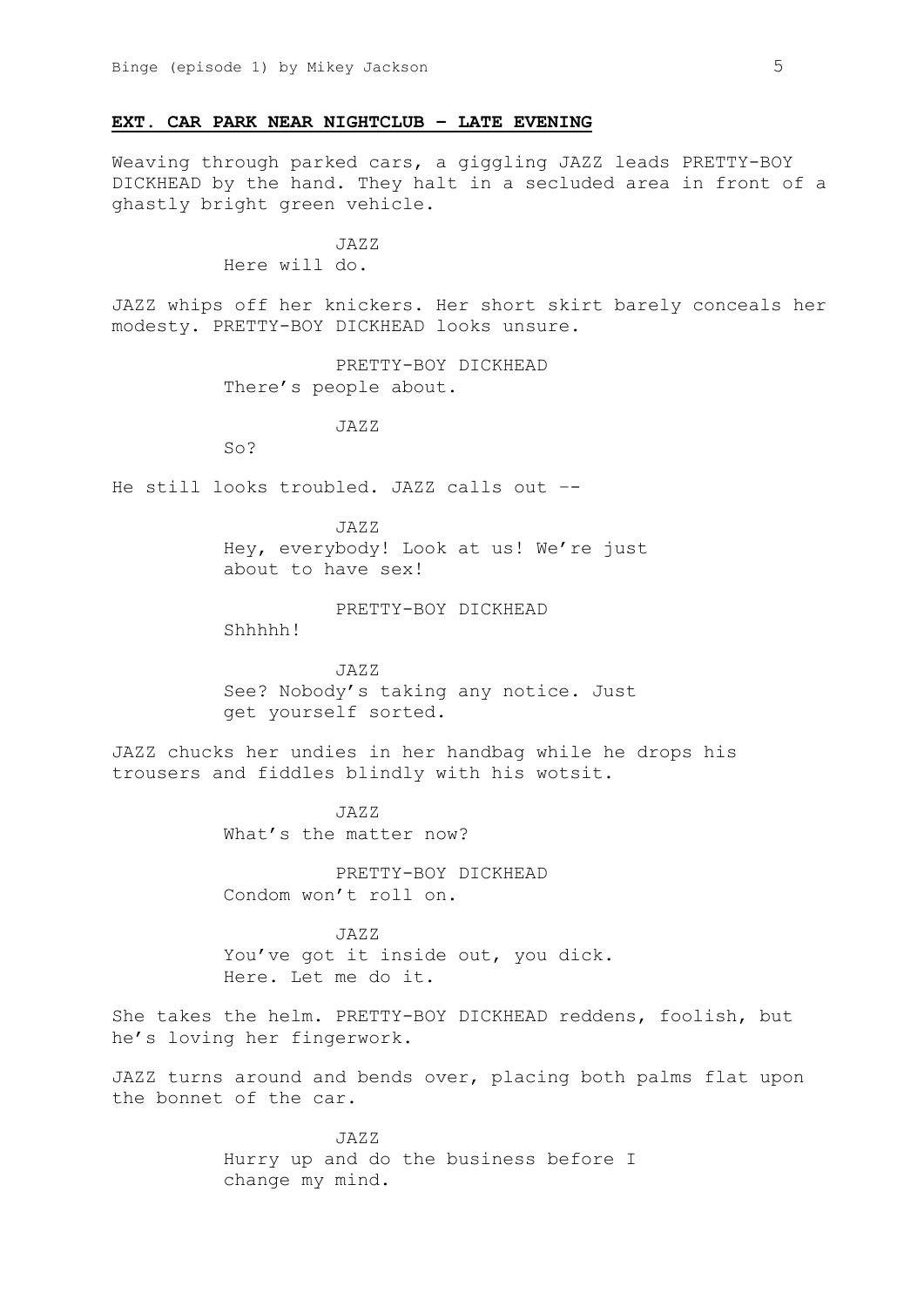Too late. The driver-side door opens. An annoyed MIDDLE-AGED MAN (KEN) steps out, hoisting up his trousers.

> KEN What the hell do you think you're doing on my bonnet?

JAZZ grimaces. Oops! Still in bent-over stance, she peers through the windscreen at TARA, the middle-aged woman KEN was servicing. Shit! Instant mutual recognition.

TARA

Jasmine?!

JAZZ

Mum?!

### **EXT. AREA OUTSIDE NIGHTCLUB – LATE EVENING (2 MINS LATER)**

JAZZ sits alone on a low wall, fuming, puffing away on a spliff. TARA approaches, tarty, short skirt, high heels.

> TARA Oh, there you are.

JAZZ is not best pleased to see the wayward parent.

TARA I thought you'd given up smoking.

JAZZ It's not a cigarette.

TARA disapproves as she sits down beside her daughter.

TARA That shit is no good for you. –- Give us a toke.

During this convo, the joint is passed to and fro.

JAZZ Oh, Mum, how could you? Right in the middle of a car park.

TARA Oh, so it's all right for you to bend over for England. I bet you didn't even know his name.

JAZZ I'm not married with a kid.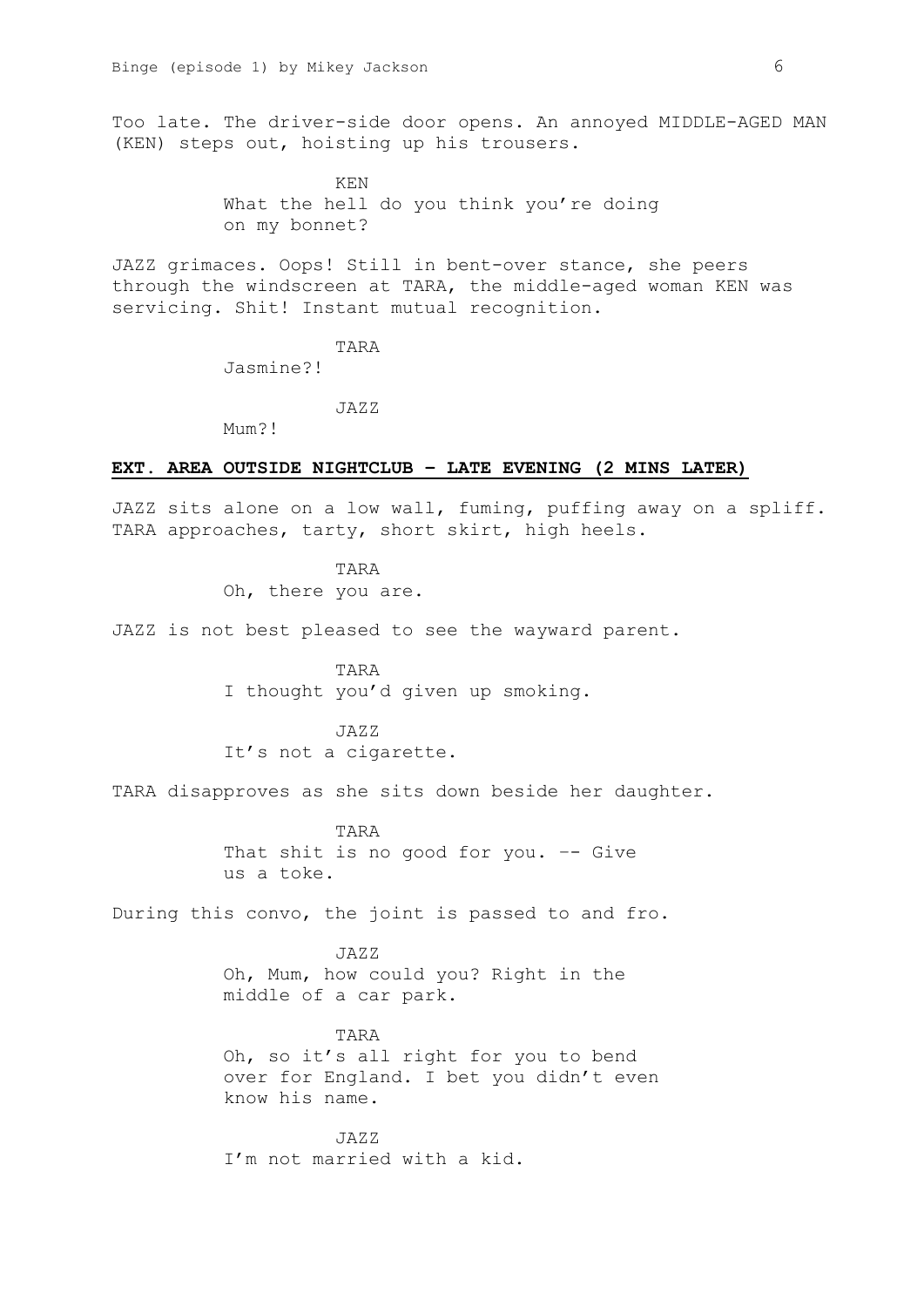TARA You're twenty years of age, Jasmine. Hardly a kid anymore.

JAZZ It's Jazz.

TARA Not on your birth certificate.

JAZZ If you don't love Dad, why are you still married to him?

TARA Who says I don't love your father? I've stuck it out all these years, haven't I? It's him who's the problem.

JAZZ Laying the blame elsewhere. So predictable.

TARA Oh, come on, love, you've seen what he's been like lately. Zero conversation. Tanked up to the eyeballs. I honestly don't know what's wrong with the man.

JAZZ You staying in once in a while might help.

TARA

You what? And sit there watching him getting wankered on whisky all evening? That's hardly my idea of fun, thank you very much.

JAZZ Don't you think you're getting a bit too old for chasing cock?

TARA

Oi, you. I may be approaching forty, but that doesn't mean I'm ready for my coffin just yet.

JAZZ I hope you used protection.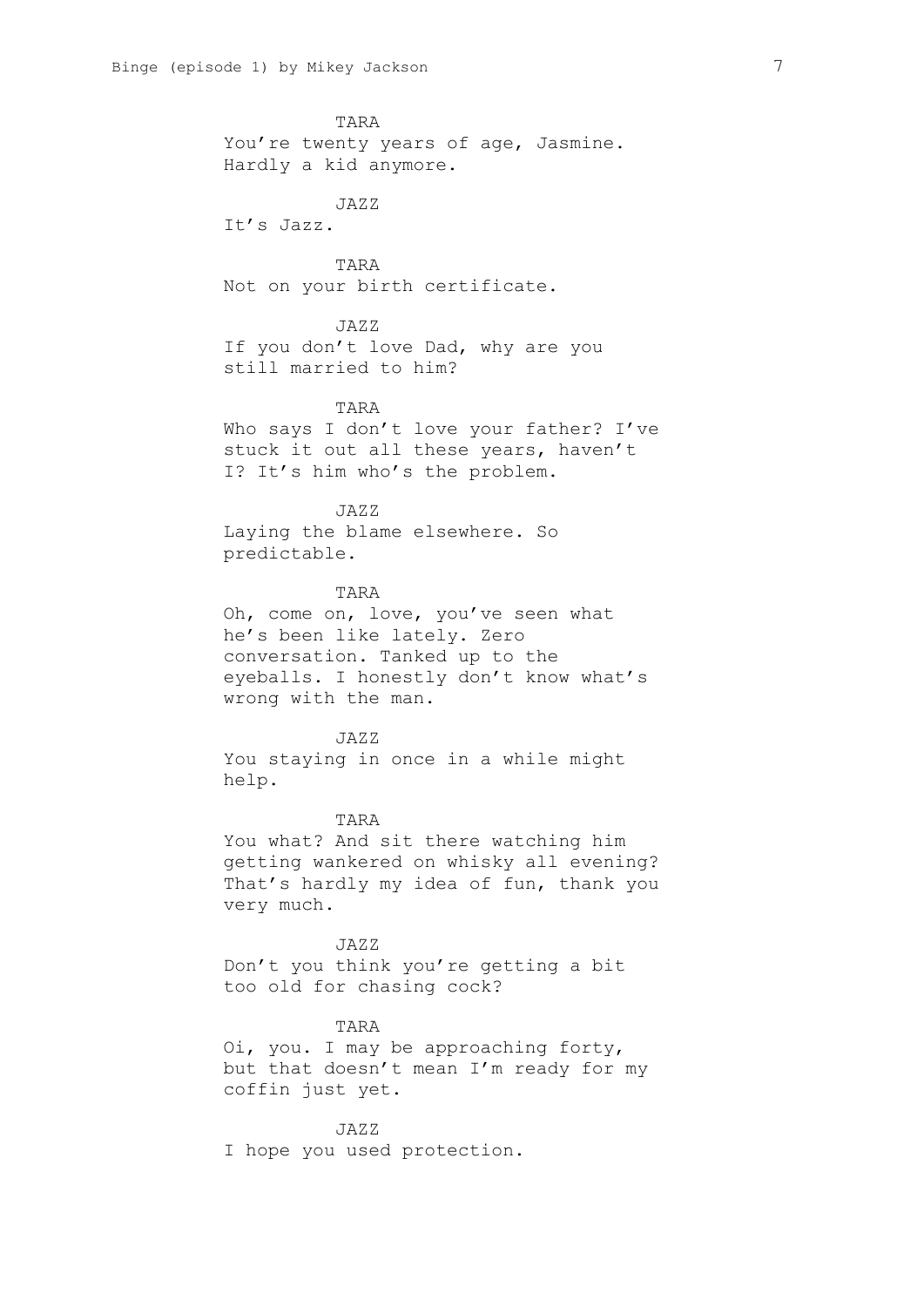TARA Oh, hark at the Virgin Mary taking the moral high ground.

JAZZ is tired of this shit. She stands up and hands her mother what's left of the joint.

> TARA Now where are you going?

JAZZ I need a drink.

And as she heads for the club –-

TARA

Jasmine.

JAZZ stops in her tracks. Turns around.

JAZZ

What?

TARA Are you going to tell your dad?

It seems to take forever for JAZZ to say –-

JAZZ That's not my job, Mum. It's yours.

JAZZ walks away. TARA remains on the wall, one final puff of the spliff, regarding her daughter's words.

# **INT. JAZZ'S PARENTS' HOUSE – JAZZ'S BEDROOM - MORNING**

JAZZ is asleep. Nearby, on the bedside cabinet, her mobile phone begs for immediate attention. Eyes still closed, she blindly reaches across and takes the call.

> JAZZ Unless there's been an accident, somebody has died or the world's coming to an end, go away. I haven't had enough sleep yet.

She listens to the caller. It's clearly not the best of news. Eyes open, rolled toward the heavens.

> $JAXZ$ Give me half an hour.

She kills the phone. Lays back. Offers a jaded sigh.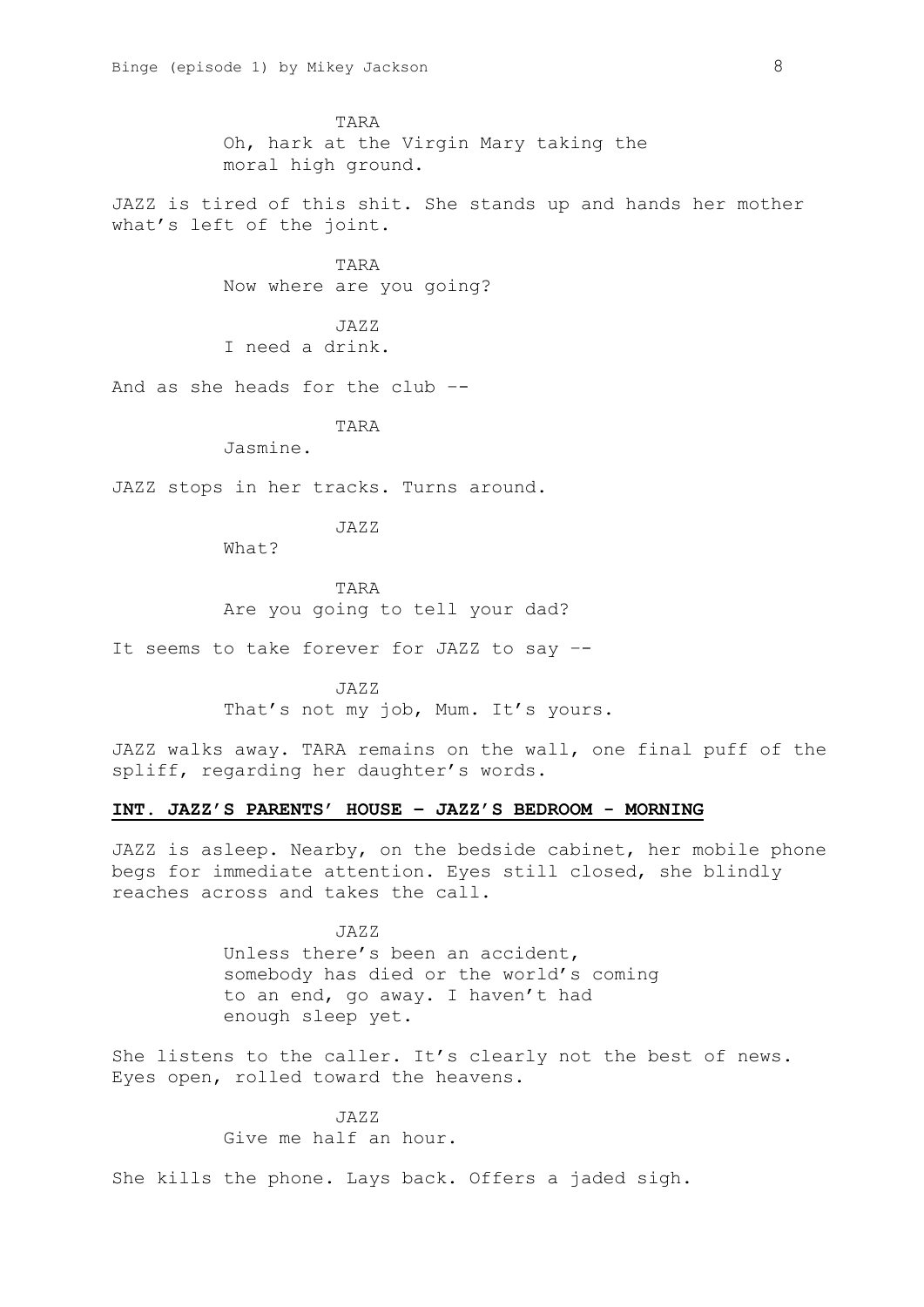### **INT. JAZZ'S PARENTS' HOUSE – LANDING – MORNING**

JAZZ in her nightie. She heads for the bathroom. Her father GARY lays face down, passed out on the floor, empty whisky bottle in hand, obstructing the bathroom door.

> $JAYZ$ Dad. –- Dad!

No response. She gives him a soft kick. There's a faint grunt from GARY which almost sounds like, "What?"

> JAZZ I can't get to the bathroom.

Deadweight GARY shows no signs of movement.

GARY Why not?

JAZZ You're blocking my path.

GARY You'll have to step over me. I've lost the use of my legs.

JAZZ is not amused as she does indeed step over him.

#### **INT. JAZZ'S PARENTS' HOUSE – KITCHEN - MORNING**

TARA sits at the table, munching on toast. JAZZ enters in her service station uniform. She heads straight for the kettle and begins to prepare herself a coffee.

> TARA You going into work today?

JAZZ Looks like it.

TARA But it's Sunday.

JAZZ Somebody's pulled a sickie.

TARA They take advantage of you.

JAZZ I know. But it's a job. Not ideal, but at least it's regular spends coming in.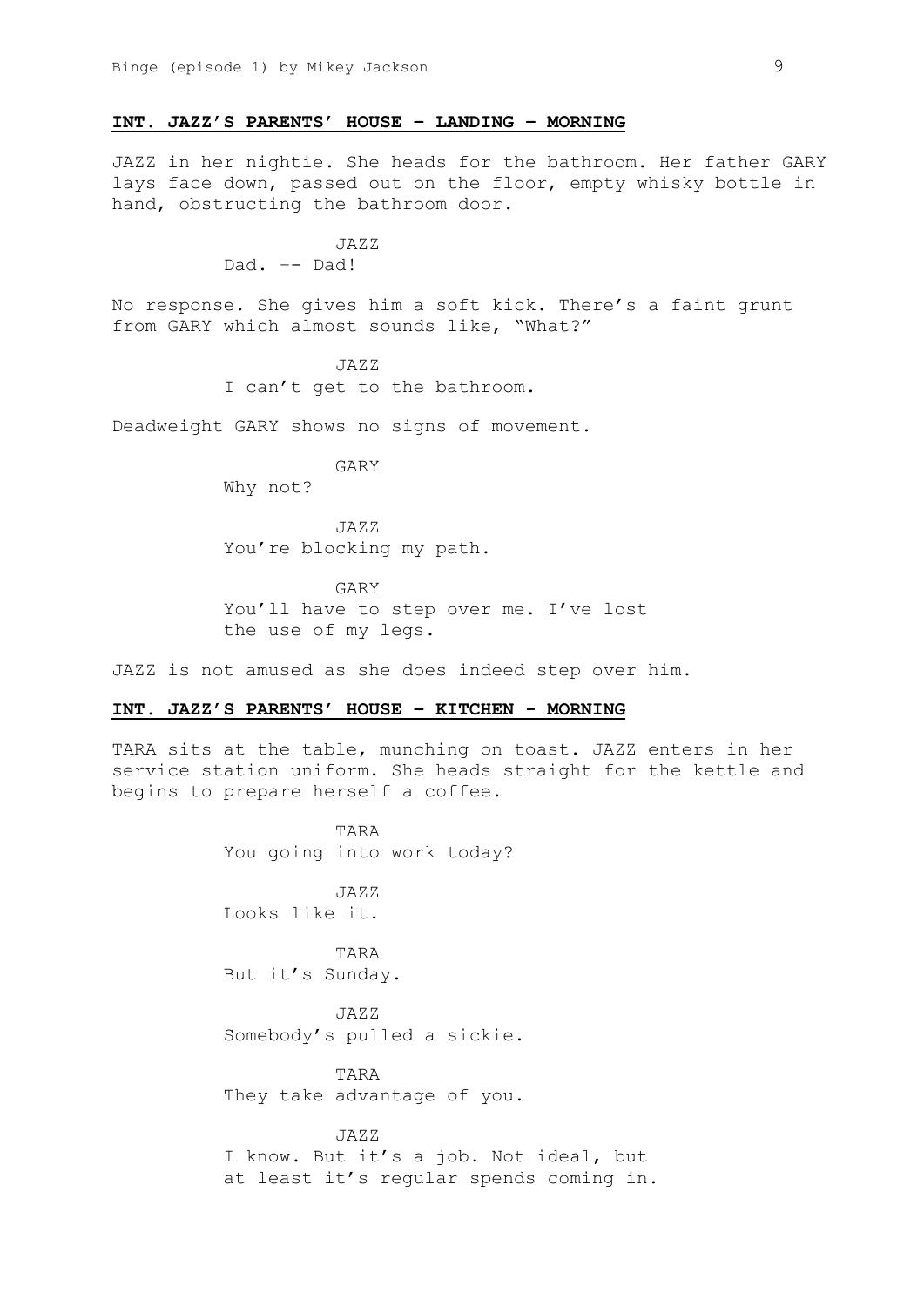JAZZ joins her mother at the table.

TARA I wish some of that attitude would rub off on your father. The lazy git's applied for sod all since his redundancy.

# JAZZ

Give him a chance, it's only been two weeks.

## TARA

Yes, but the mortgage won't pay itself. –– I take it Sleeping Beauty's still certified dead on the landing?

JAZZ delivers an "afraid so" nod.

#### TARA

See what I mean? I don't know why we bothered moving into separate bedrooms. He never makes it into his.

JAZZ I don't get it. Dad's never been the heavy drinking type.

TARA He's certainly making up for it now.

#### JAZZ

So what's the story?

#### TARA

How should I know? I told you, he won't say a bloody word to me. Why do you think I piss off out of it?

JAZZ needs to ask. It's bugging her badly.

JAZZ Who was that man last night?

TARA His name's Ken. A friend of a friend from work.

 $JAZZ$ Is it serious?